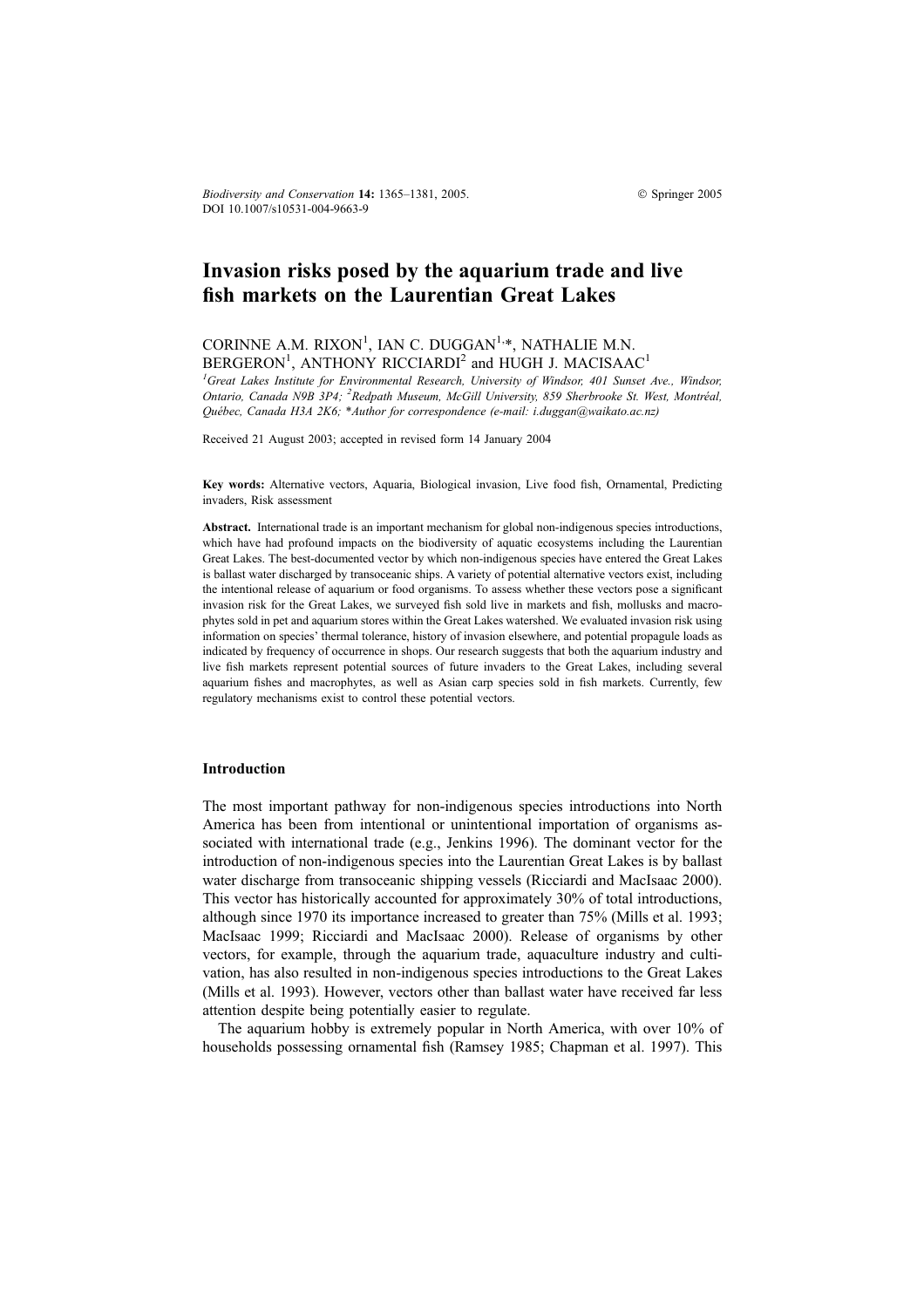industry has transferred thousands of fish, plant and mollusk species from their native habitats into North America (Courtenay 1999). Freshwater species constitute 96% of the volume of fish imported (Chapman et al. 1997); thus lakes and rivers appear particularly vulnerable to invasion from this vector. Approximately 100 species of ornamental fishes have been recorded as introduced into North American natural waters via the aquarium trade, of which up to 40 have established populations (Courtenay and Stauffer 1990; Fuller et al. 1999; Crossman and Cudmore 1999a). Eight mollusk species may also have established populations by means of this vector (Mackie 1999). These introductions have typically occurred either by escape from culture facilities or by deliberate release from aquarists seeking to humanely dispose of unwanted pets (Courtenay and Taylor 1986; Courtenay and Stauffer 1990). Establishment or subsequent spread of species in the Great Lakes has included at least four fish, four mollusk, and three plant species.

Another vector with the potential for introduction of non-indigenous species into the Great Lakes is the sale of live fish for human consumption. Freshwater eels (Anguilla species) and northern snakehead (Channa argus) have been introduced into California and Maryland, respectively, by this vector (McCosker 1989; United States Geological Survey website http://nas.er.usgs.gov/). In Canada, live fish are primarily imported from fish farms in the southern United States into the greater Toronto area, and mainly service the local Asian population (Crossman and Cudmore 1999b; Goodchild 1999a). Currently, more than 700,000 kg of live freshwater fish are imported into Ontario annually (Goodchild 1999a), and some live fish might be bought specifically to release for cultural or religious reasons (Severinghaus and Chi 1999). In southeast Asia, carp species are commonly used in prayer release (Severinghaus and Chi 1999). A live bighead carp (Aristichthys nobilis) discovered in a fountain pool in downtown Toronto was most likely purchased from a nearby live fish market (Crossman and Cudmore 1999b).

Consideration has typically been given to non-indigenous species only after they establish in a recipient region. Once a species becomes established, however, eradication is challenging if not impossible (Myers et al. 2000). In order to prevent future invasions in the Great Lakes, and elsewhere, it is important to identify highrisk species and the mechanisms that transport them. Predictive models have been developed for the Great Lakes by Ricciardi and Rasmussen (1998), MacIsaac (1999) and Kolar and Lodge (2002). Ricciardi and Rasmussen's (1998) model uses three simple criteria chosen based on trends identified from previously successful invasions: dominant geographical donor regions and dispersal vectors; biological attributes of invasive species (e.g., the possession of wide environmental tolerances, broad diets and high reproductive capacities); and an invasion history elsewhere in the world. Kolar and Lodge (2002) developed quantitative models to predict potential fish invaders to the Great Lakes based solely on biological characteristics of successful and failed invaders.

In this study, we use Ricciardi and Rasmussen's (1998) approach to determine the invasion risk to the Great Lakes posed by fishes, mollusks and macrophytes sold through the aquarium trade and live fish markets. We also assess and compare the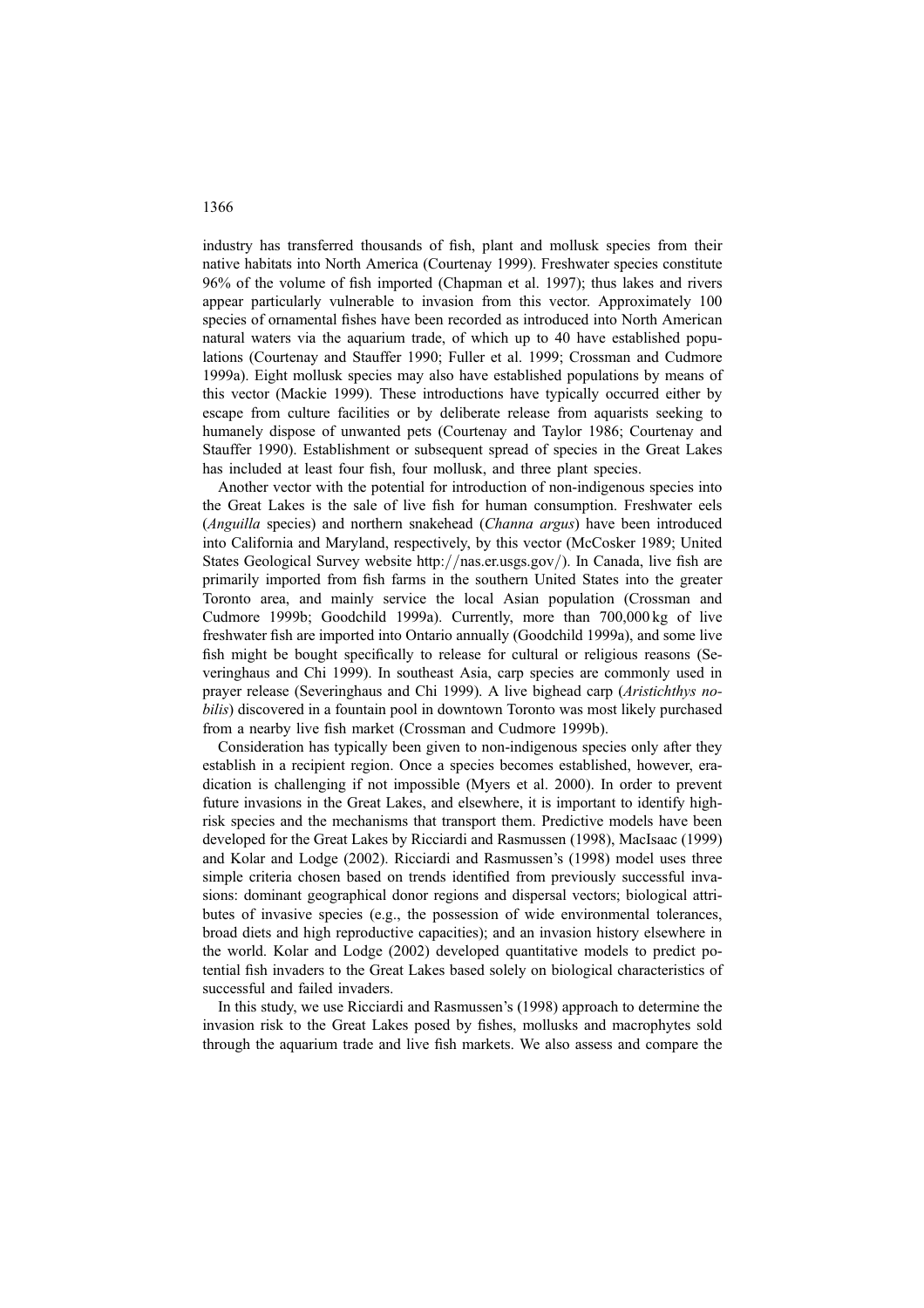probability of fish species establishment from each industry using Kolar and Lodge's (2002) model.

# **Methods**

# Predicting potential invaders

We modified Ricciardi and Rasmussen's (1998) model to predict invasions by the aquarium trade and live fish markets. In our study, we identified a donor pool of species provided by the aquarium trade and live fish markets, and assumed a vector of deliberate human release. Our primary biological criterion for potential invaders was tolerance to cold temperatures, based on the assumption that the over-wintering ability of introduced species is an important pre-requisite for their establishment in the Great Lakes. Survivorship below 5.5 °C was our temperature criterion for fish, following Kolar and Lodge (2002). For plants, we used the over-wintering ability imparted by structures such as turions and over-wintering buds, as well as temperature tolerance of the vegetative plant, as criteria to determine whether they could survive in harsh winter climates.

The third criterion used to forecast potential invaders was a history of invasion elsewhere in the world (Reichard and Hamilton 1997; Ricciardi and Rasmussen 1998). Our fourth criterion was 'propagule pressure', a measure of the number of individuals released, which is correlated with establishment success (Williamson 1996; Rouget and Richardson 2003). Based on the assumption that popular species have more opportunities to be released, we used the frequency of occurrence in aquarium stores or live fish markets as a proxy for propagule pressure. Fish, macrophytes and mollusks present in less than 20% of the stores surveyed were arbitrarily classified as having a low chance of establishing populations, while those species present in 20% or more of the stores were classified as high risk invaders.

For fish from the aquarium and live food industries, we also used the model of Kolar and Lodge (2002) to predict species that could potentially establish populations. We compared the resulting species with those obtained using our derived model (Figure 1).

#### Data collection and analysis

Between October 2002 and July 2003, 20 aquarium and pet stores were visited, ranging from small, privately owned establishments to larger, North American chains. All stores were located in close proximity to Lakes Erie and Ontario, in the following localities: Macomb County (Michigan, USA), and Windsor, Belle River, Leamington, Guelph, Elgin, St. Thomas, Kitchener, and Toronto (Ontario, Canada). The scientific and/or common names of freshwater fish, mollusks and macrophytes were recorded at each location. When a species identity was uncertain, verification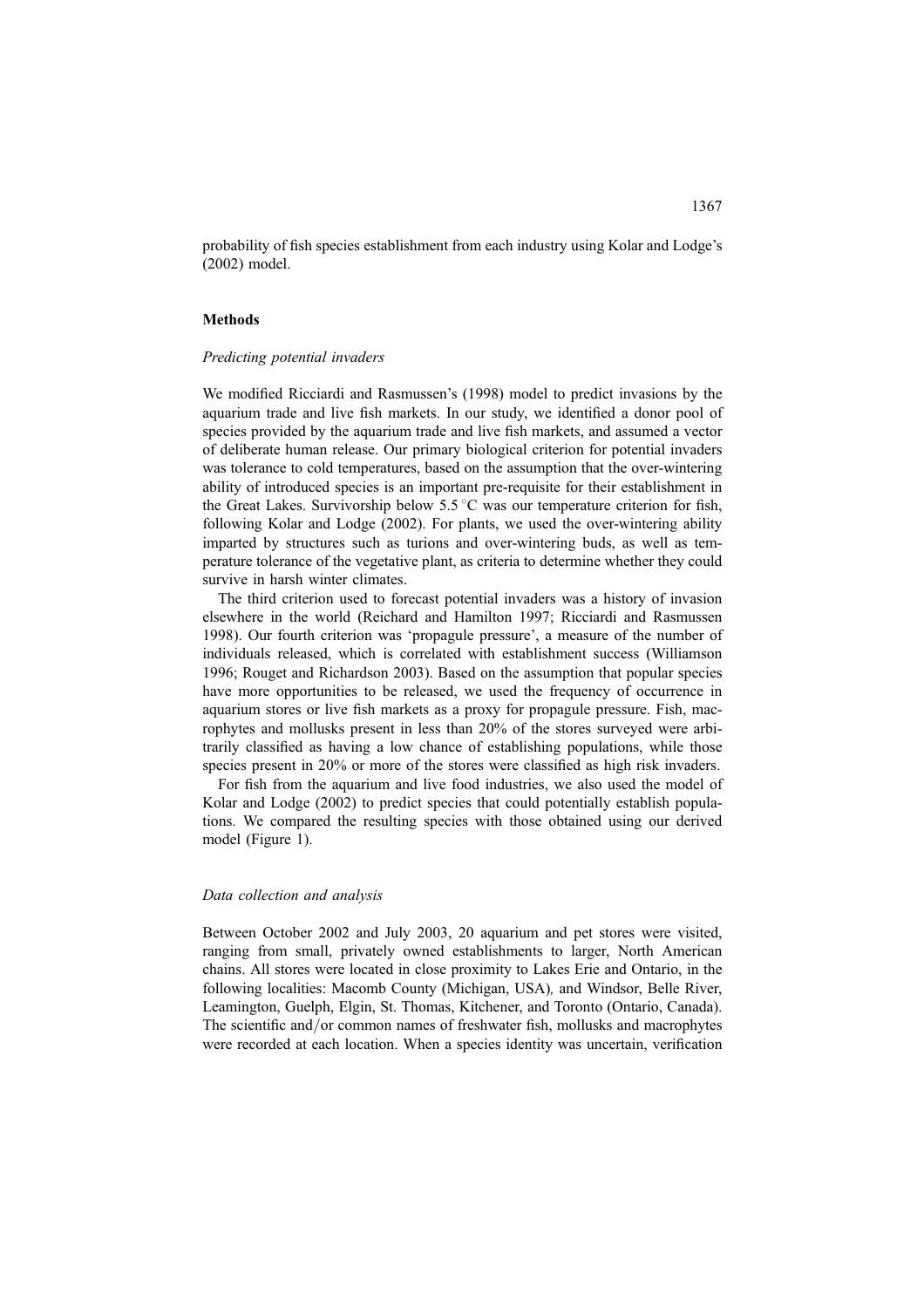

Figure 1. Schematic diagram showing invasion filters (a) modified from Ricciardi and Rasmussen (1998), and (b) developed by Kolar and Lodge (2002). Invasion filters represent sequential stages of the invasion process through which a species must successfully pass if it is to pose an invasion risk to the Great Lakes.

was accomplished after purchasing individuals, or a detailed description of the organism was recorded.

Six live fish markets were visited in Toronto and Windsor (Ontario) and Montréal (Que´bec) between October 2002 and July 2003. Species present in each store were recorded as per the aquarium stores, and were typically bought for identification. We verified that fish could be purchased and removed from the premises alive. The common names of fishes, provided on their tanks for each species by the proprietors, were also recorded. Fish, macrophyte and mollusk species were identified primarily using Clarke (1981), Page and Burr (1991), Mills (1993), Baensch and Riehl (1996) and Hiscock (2003). Temperature tolerances of each species, as well as their invasion histories, were obtained through literature review or by internet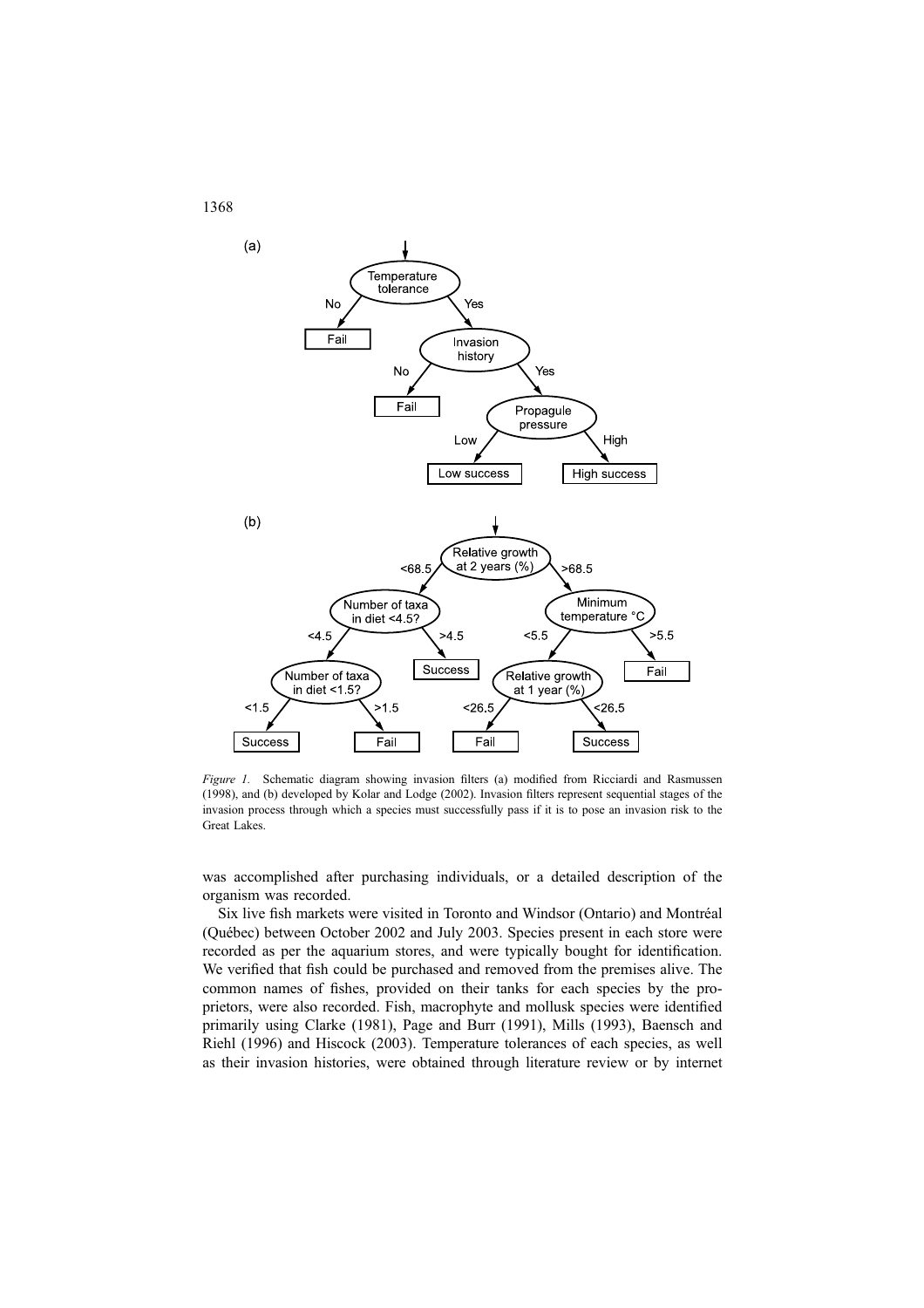search. Fuller et al. (1999) and www.fishbase.org (Froese and Pauly 2002) served as the primary fish references.

# Results

#### Aquarium trade

We recorded 308 freshwater fish species belonging to 50 families from the 20 stores visited. The mean number of species recorded per store was  $62.6$  (s.d.  $= 22.7$ ). The most common fish recorded in our survey were goldfish (100% occurrence), followed by bettas, guppies and neon tetras (each at 95% occurrence) (Table 1). Based on known temperature tolerances, only seven recorded species could potentially survive winter temperatures in the Great Lakes. Of these, the channel catfish (Ictalurus punctatus) and fathead minnow (Pimephales promelas) are native to the Great Lakes region, and were eliminated from our list of potential invaders. However, we acknowledge that individuals in the aquarium trade may have originated from populations outside the Great Lakes basin and gene pool, raising the possibility of introgression (Fuller et al. 1999). The goldfish (Carassius auratus) and koi carp (Cyprinus carpio) are ornamental species that have already invaded, and are widely distributed in, the Great Lakes; their successful prediction lends confidence to our model. Both of these fish can tolerate low temperatures  $(<3 °C)$ , have extensive invasion histories, and were present in a high proportion (100 and 85%, respectively) of the stores visited. Three other fishes, all Cypriniformes, were predicted to be potential invaders: Oriental weatherfish (Misgurnus anguillicaudatus), weather loach (*Misgurnus fossilis*) and white cloud mountain minnow (*Tanichthys albonubes*).

We could find sufficient data for only 27 of the 306 non-indigenous aquarium fish by literature and internet searches to test using Kolar and Lodge's (2002) model (Figure 1b). An absence of available growth rate data prevented inclusion of more species in the test. Of the 27 species, eight were predicted by Kolar and Lodge's model to succeed if introduced: clown loach (Botia macrocanthus), red tail botia (Botia modesta), oriental weatherfish, goldfish, koi carp, arrowana (Osteoglossum bicirrhosum), giant or red snakehead (Channa micropeltes) and ghost catfish (Kryptopterus bicirrhis).

Four mollusk species from two families were recorded for sale from a subset of ten aquarium and pet stores (Table 2). The mean number of species recorded per store was 1.6 (s.d.  $= 1.3$ ). None of the three Ampullarids would likely survive Great Lakes winter temperatures, and the Oriental mystery snail has already invaded this system. A number of additional snail species were observed associated with macrophytes or other substrates in aquaria that were not specifically intended for sale. These included Helisoma spp., Micromenetus sp. (Family Planorbidae), Elimia floridensis (Family Pleuroceridae), Melanoides tuberculata (Family Thiaridae) and Physa sp. (Family Physidae). Because these taxa were not intended for sale, and their observation commonly required close examination of each of the tanks due to small size or being hidden amongst macrophytes and substrate, we did not include these in our survey and analyses.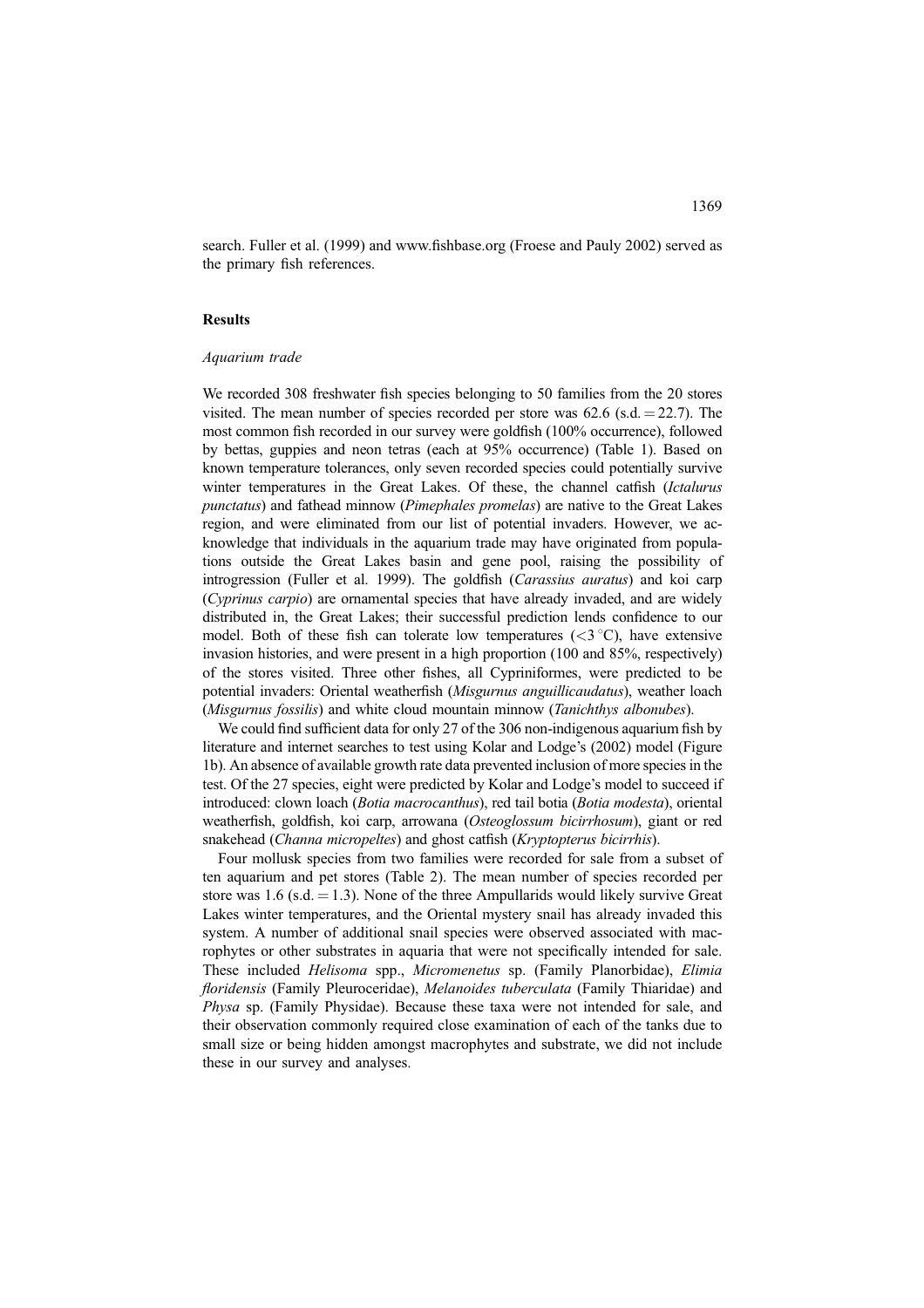| 0د ستي‡                                               |                                                                                       |                                                                    |
|-------------------------------------------------------|---------------------------------------------------------------------------------------|--------------------------------------------------------------------|
|                                                       |                                                                                       |                                                                    |
|                                                       |                                                                                       |                                                                    |
|                                                       |                                                                                       |                                                                    |
|                                                       |                                                                                       | ć                                                                  |
|                                                       |                                                                                       |                                                                    |
|                                                       |                                                                                       |                                                                    |
|                                                       |                                                                                       |                                                                    |
|                                                       |                                                                                       |                                                                    |
|                                                       |                                                                                       |                                                                    |
|                                                       |                                                                                       |                                                                    |
|                                                       |                                                                                       |                                                                    |
|                                                       |                                                                                       |                                                                    |
|                                                       |                                                                                       |                                                                    |
| sceurrence and like                                   | ad in greater than 50% of stores are listed. Fish are ordered from most to least com- | d on United States importation data from Ramsey (1985) and Chapma. |
|                                                       |                                                                                       |                                                                    |
|                                                       |                                                                                       |                                                                    |
|                                                       |                                                                                       |                                                                    |
|                                                       |                                                                                       |                                                                    |
|                                                       |                                                                                       |                                                                    |
|                                                       |                                                                                       |                                                                    |
|                                                       |                                                                                       |                                                                    |
| $\gamma$ courrence in stores $(\frac{9}{9})$ . ranged | tes Erie and Ontario. Only fish rec                                                   | 1971 and 1992 are based                                            |
|                                                       |                                                                                       |                                                                    |
|                                                       |                                                                                       | ţ                                                                  |
|                                                       |                                                                                       | į<br>ı                                                             |
|                                                       |                                                                                       |                                                                    |
|                                                       |                                                                                       |                                                                    |
| ł                                                     |                                                                                       |                                                                    |

| Occurrence                  |                                                                                                                                                                                                                                                                                                                                                                                                   | Most popular aquarium fish               | Importation     | Importation              | Min. temp.          |
|-----------------------------|---------------------------------------------------------------------------------------------------------------------------------------------------------------------------------------------------------------------------------------------------------------------------------------------------------------------------------------------------------------------------------------------------|------------------------------------------|-----------------|--------------------------|---------------------|
| $\mathcal{E}$               | Occurrence<br>(ranked)                                                                                                                                                                                                                                                                                                                                                                            | $(250%$ occurrence)                      | 1971            | 1992                     | ව                   |
|                             |                                                                                                                                                                                                                                                                                                                                                                                                   | $Carasius$ auratus $-Goldfish$           | 35              | ∘                        | $\circ$             |
|                             |                                                                                                                                                                                                                                                                                                                                                                                                   | Betta splendens - Siamese fighting fish  |                 | 4                        | 24                  |
|                             | $\frac{1}{2}$                                                                                                                                                                                                                                                                                                                                                                                     | Poecilia reticulata - Guppy              |                 |                          | $\overline{10}$     |
|                             |                                                                                                                                                                                                                                                                                                                                                                                                   | Paracheirodon innesi - Neon tetra        |                 | c                        | $\frac{8}{2}$       |
|                             |                                                                                                                                                                                                                                                                                                                                                                                                   | Cyprinus carpio - Koi carp               |                 |                          | $\epsilon$          |
|                             | $\begin{array}{c} \mathbf{1} \\ \mathbf{2} \\ \mathbf{3} \end{array}$                                                                                                                                                                                                                                                                                                                             | Tanichthys albonubes – White cloud       | o               |                          | $\sqrt{2}$          |
|                             |                                                                                                                                                                                                                                                                                                                                                                                                   | mountain minnow                          |                 |                          |                     |
|                             |                                                                                                                                                                                                                                                                                                                                                                                                   | Xiphophorus helleri - Swordtail          |                 |                          |                     |
|                             | $\frac{1}{2}$ $\frac{1}{2}$ $\frac{1}{2}$                                                                                                                                                                                                                                                                                                                                                         | $X$ . maculatus – Platy                  | 29              |                          | 18                  |
|                             |                                                                                                                                                                                                                                                                                                                                                                                                   | Balantiocheilus melanopterus -           |                 | 91                       | 22                  |
|                             |                                                                                                                                                                                                                                                                                                                                                                                                   | Bala/Tricolor shark                      |                 |                          |                     |
|                             |                                                                                                                                                                                                                                                                                                                                                                                                   | 'Hypostomus' spp.* - Hypostomus          |                 | ∞                        | $\infty$            |
|                             |                                                                                                                                                                                                                                                                                                                                                                                                   | Poecilia latipinna - Sailfin molly       | $\overline{16}$ | $\overline{\mathcal{C}}$ | $\overline{18}$     |
|                             |                                                                                                                                                                                                                                                                                                                                                                                                   | Pterophyllum spp. - Angelfish            | $\epsilon$      | $^{\circ}$               | 15.5                |
|                             |                                                                                                                                                                                                                                                                                                                                                                                                   | Puntius tetrazona - Tiger barb           | $\supseteq$     | $\supseteq$              | $20\,$              |
|                             |                                                                                                                                                                                                                                                                                                                                                                                                   | Botia macracanthus - Clown loach         |                 | 26                       | 24                  |
|                             |                                                                                                                                                                                                                                                                                                                                                                                                   | Gymnocorymbus ternetzi – Black tetras/Hi | 46              |                          | $\overline{c}$      |
|                             |                                                                                                                                                                                                                                                                                                                                                                                                   | fin white tetra                          |                 |                          |                     |
| 8888888 888 888866 6 666666 | IJ<br>$\vec{z}$                                                                                                                                                                                                                                                                                                                                                                                   | Gyrinocheilus aymonieri - Algae eaters/  | 4               | 5                        | 22                  |
|                             |                                                                                                                                                                                                                                                                                                                                                                                                   | Chinese algae eater                      |                 |                          |                     |
|                             |                                                                                                                                                                                                                                                                                                                                                                                                   | Metynnis hypsauchen - Silver dollar      |                 |                          | 22                  |
|                             |                                                                                                                                                                                                                                                                                                                                                                                                   | Poecilia sphenops – Molly                | $\overline{16}$ |                          | 18                  |
|                             |                                                                                                                                                                                                                                                                                                                                                                                                   | Trichogaster trichopterus - Blue gourami |                 |                          | $\overline{c}$      |
|                             |                                                                                                                                                                                                                                                                                                                                                                                                   | Astronotus ocellatus – Oscar             | 27              |                          | 12.9                |
|                             |                                                                                                                                                                                                                                                                                                                                                                                                   | Colisa lalia - Dwarf Gourami             |                 | 25                       | $22$ $\overline{4}$ |
|                             | $\begin{array}{c} \frac{1}{4} \frac{1}{4} \frac{1}{4} \frac{1}{4} \frac{1}{2} \frac{1}{2} \frac{1}{2} \frac{1}{2} \frac{1}{2} \frac{1}{2} \frac{1}{2} \frac{1}{2} \frac{1}{2} \frac{1}{2} \frac{1}{2} \frac{1}{2} \frac{1}{2} \frac{1}{2} \frac{1}{2} \frac{1}{2} \frac{1}{2} \frac{1}{2} \frac{1}{2} \frac{1}{2} \frac{1}{2} \frac{1}{2} \frac{1}{2} \frac{1}{2} \frac{1}{2} \frac{1}{2} \frac{$ | Puntius conchonius - Rosy/Neon barb      |                 |                          |                     |
|                             |                                                                                                                                                                                                                                                                                                                                                                                                   | Hyphessobrycon callistus - Serpae tetras |                 |                          | 22                  |
|                             |                                                                                                                                                                                                                                                                                                                                                                                                   |                                          |                 |                          |                     |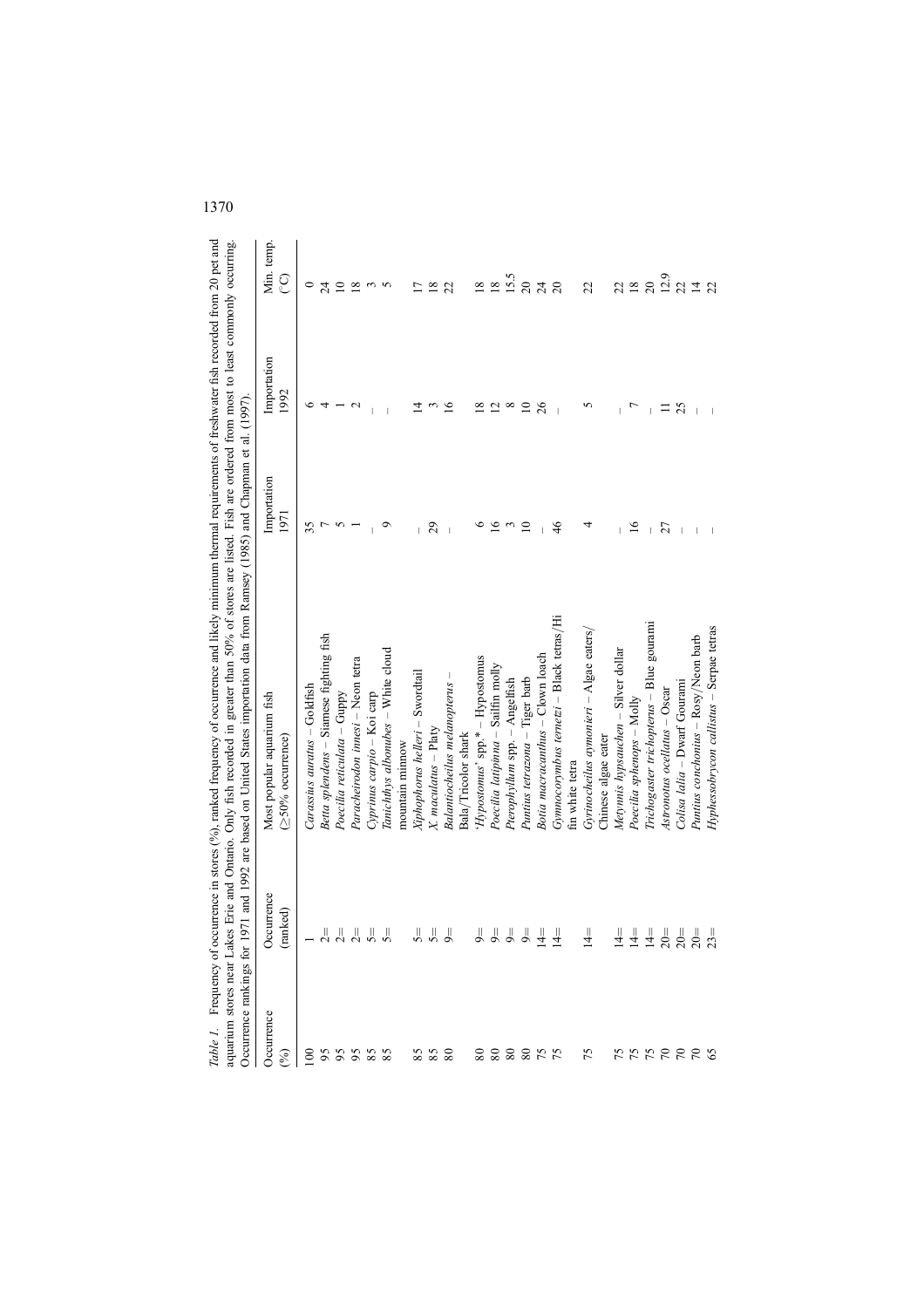| able 1. Continued          |        |                                                                                                                                                     |    |   |               |
|----------------------------|--------|-----------------------------------------------------------------------------------------------------------------------------------------------------|----|---|---------------|
|                            | $23 =$ | Moenkhausia sanctaefilomenae - Red eye<br>tetra/Lamp eye tetra                                                                                      | Ï  |   | 22            |
|                            |        | Helostoma temminickii - Pink kissing gourami                                                                                                        |    |   |               |
|                            | $26 =$ | Hemigrammus erythrozonus – Glowlight tetra                                                                                                          | 28 | I | 24            |
| 55                         | $26 =$ | Hyphessobrycon herbertaxelrodi -<br>Black neon tetra                                                                                                | S  |   | 23            |
|                            | $26 =$ | H. pulchripinnis - Lemon tetra                                                                                                                      |    | I | 22.5          |
| SS <sub>1</sub>            | $26 =$ | Pygocentrus nattereri - Red bellied piranha                                                                                                         | I  | I | 10.5          |
|                            | $30 =$ | Brachydanio rerio - Zebra danio                                                                                                                     |    |   | $\frac{8}{2}$ |
| ິຣ                         | $30 =$ | Hyphessobrycon erythrostigma -                                                                                                                      |    |   | 25            |
|                            |        | Bleeding heart tetra                                                                                                                                |    |   |               |
| <i>vnostomus</i> is a coll |        | ective term used by the acuarium industry that likely includes a number of armored catfish species that are currently difficult to distinguish. The |    |   |               |

 $\frac{1}{2}$ \*'Hypostomus' is a collective term used by the aquarium industry that likely includes a number of armored catfish species that are currently difficult to distinguish. This ត្ត<br>ក ⊃<br>∑ Б<br>Ск *\* Hypostomus*' is a collective term used by the aquarium industry that likely include group likely comprises mostly *Pterygoplichthys* species (see Fuller et al. 1999). group likely comprises mostly Pterygoplichthys species (see Fuller et al. 1999).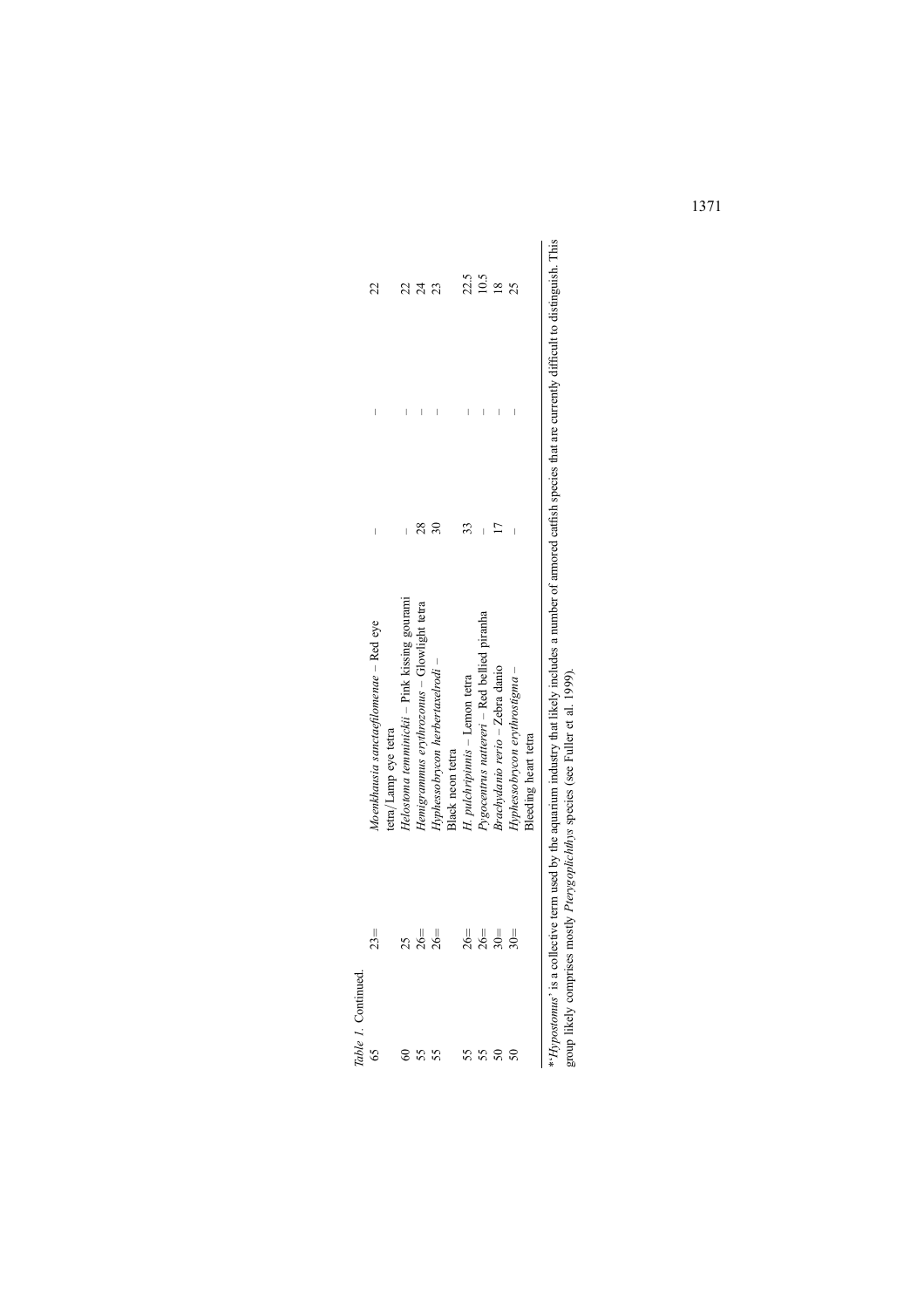Table 2. Frequency of occurrence in stores (%), ranked frequency of occurrence and over-wintering ability of freshwater mollusk and macrophyte species recorded from 10 and 20 pet and aquarium stores, respectively, near Lakes Erie and Ontario. Mollusk and macrophyte species are ordered from most to least commonly occurring. Species native to the Great Lakes are marked with an asterisk. Only macrophytes recorded in greater than 20% of stores are listed.

| Occurrence $(\% )$ | Occurrence<br>(ranked) | Species                                               | Potential to<br>overwinter |
|--------------------|------------------------|-------------------------------------------------------|----------------------------|
| <b>Mollusks</b>    |                        |                                                       |                            |
| 70                 | 1                      | Pomacea bridgesi – Apple snail                        | N <sub>0</sub>             |
| 60                 | $\overline{c}$         | $P.$ canaliculata – Apple snail                       | No.                        |
| 20                 | 3                      | Marisa cornuarietis – Columbian ramshorn              | N <sub>0</sub>             |
| 10                 | 4                      | Cipangopaludina chinensis – Oriental<br>mystery snail | Yes                        |
| Macrophytes        |                        |                                                       |                            |
| 40                 | 1                      | Echinodorus amazonicus – Amazon sword                 | N <sub>0</sub>             |
| 35                 | $\overline{c}$         | Egeria densa - Anacharis                              | Yes                        |
| 30                 | $3=$                   | Ceratophyllum demersum - Hornwort*                    | Yes                        |
| 30                 | $3=$                   | Crinum thaianum $-$ Onion plant                       | No                         |
| 30                 | $3=$                   | Eichornia crassipes - Water hyacinth                  | No.                        |
| 30                 | $3=$                   | Vallisneria americana - Water celery*                 | Yes                        |
| 25                 | $7 =$                  | <i>Hygrophila polysperma</i> – Dwarf hygrophila       | Yes                        |
| 25                 | $7 =$                  | Ludwigia sp. - Red Ludwigia                           | No.                        |
| 25                 | $7 =$                  | Microsorium pteropus - Java fern                      | No.                        |
| 25                 | $7 =$                  | $Myriophyllum$ aquaticum – Parrot's feather           | Yes                        |
| 25                 | $7 =$                  | Nymphoides aquatica - Banana plant                    | No.                        |
| 20                 | $12=$                  | Anubias sp.                                           | N <sub>0</sub>             |
| 20                 | $12=$                  | Cabomba caroliniana - Fanwort                         | Yes                        |
| 20                 | $12=$                  | Chamaedorea elegans - Bella palm                      | No.                        |
| 20                 | $12=$                  | Echinodorus osiris - Melon sword                      | No.                        |
| 20                 | $12=$                  | Hygrophilia difformis - Water wisteria                | N <sub>0</sub>             |
| 20                 | $12 =$                 | Pilea cadierei - Aluminum plant                       | No                         |
| 20                 | $12=$                  | Pistia stratiotes - Water lettuce                     | No                         |
| 20                 | $12 =$                 | Rotala indica (= Rotala rotundifolia)                 | No                         |

Sixty-six plant taxa from 25 families were identified in our survey (Table 2). The mean number of plants recorded per store was 8.2 (s.d.  $=$  5.2). Based on overwintering ability, eight plant species were recorded that could potentially survive in the Great Lakes. Of these, two (Vallisneria americana and Ceratophyllum demersum) are native to the Great Lakes. Another, Cabomba caroliniana, is a non-indigenous species that has already invaded the Great Lakes (Mills et al. 1993). The remaining four plant species were considered potential invaders: *Hygrophila polysperma* (Indian hygrophila), Myriophyllum aquaticum (parrot's feather), Myriophyllum heterophyllum (variable water milfoil), and Egeria densa (anacharis, egeria).

#### Live food trade

We recorded 14 fish species from eight families in live fish markets from Ontario and Québec (Table 3). Eight of the 14 species were native to the Great Lakes, and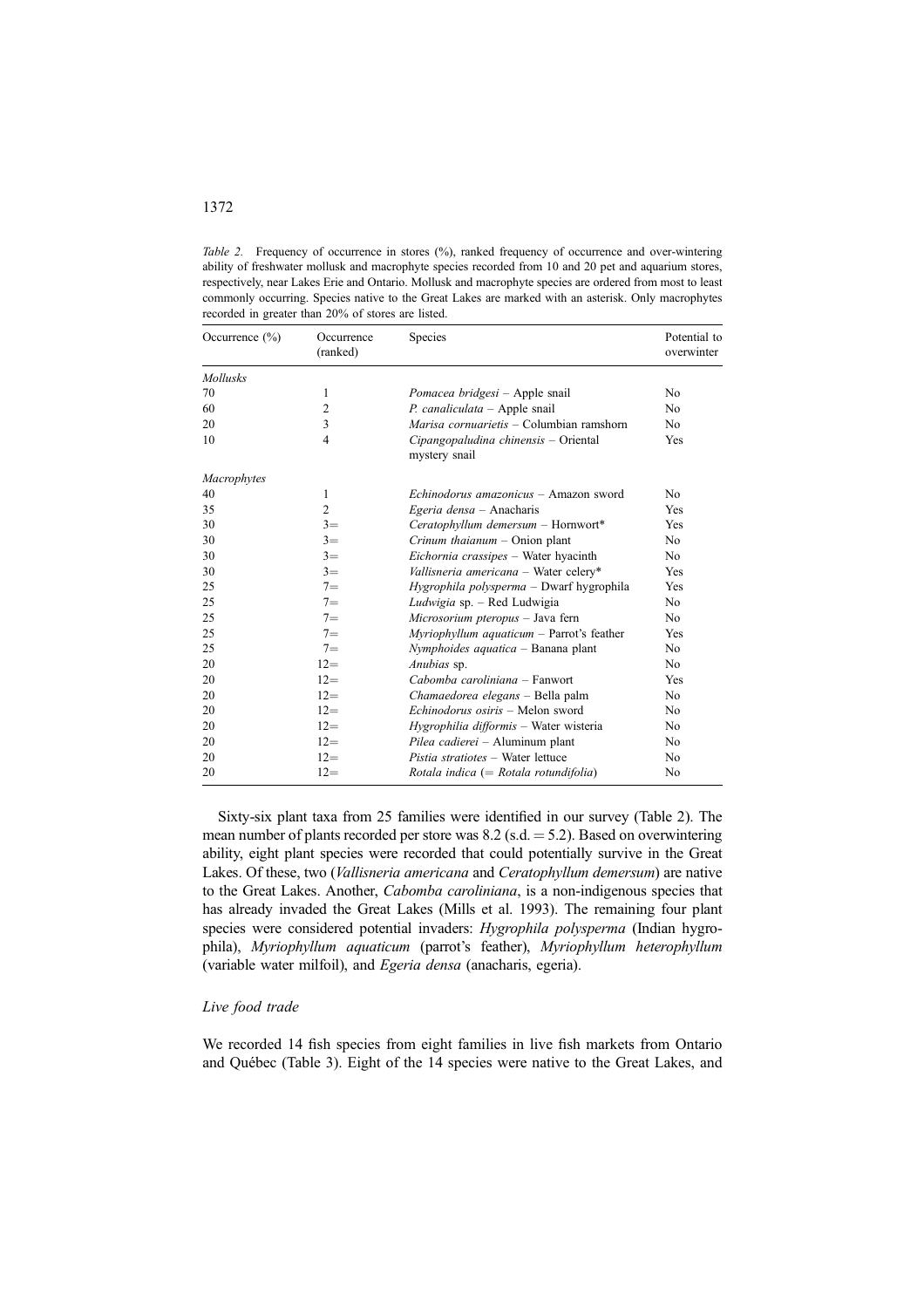Table 3. Frequency of occurrence (%), minimum temperature requirements and names used by store proprietors of freshwater fish species recorded from six live fish markets near Lakes Erie and Ontario. Species native to the Great Lakes are marked with an asterisk. Fish are ordered from most to least commonly occurring.

| Species name                                  | Occurrence<br>$(\%)$ | Minimum<br>temp. $(^{\circ}C)$ | Store name                      |
|-----------------------------------------------|----------------------|--------------------------------|---------------------------------|
| <i>Oreochromis</i> spp. – Tilapia             | 100                  | 8                              | Black tilapia,<br>white tilapia |
| Aristichthys nobilis – Bighead carp           | 67                   | 4                              | <b>Bighead</b>                  |
| Ameiurus melas – Black bullhead*              | 50                   | 3                              | Bluehead, bullhead              |
| Amia calva – Bowfin*                          | 50                   | $\theta$                       | Dogfish, godfish, codfish       |
| Ctenopharyngodon idella $-$ Grass carp        | 50                   | $\Omega$                       | Chinese buffalo.                |
|                                               |                      |                                | china cardfish                  |
| <i>Ictalurus punctatus</i> – Channel catfish* | 50                   | 3                              | Catfish, gatfish                |
| Anguilla rostrata - American eel*             | 33                   | 4                              | Eel                             |
| $Cyprinus carpio - Common carp$               | 33                   | 3                              | German gard,<br>carp fish       |
| $Micropterus$ salmoides $-$ Largemouth bass*  | 33                   | 5                              | Green bass                      |
| <i>Morone saxatilis</i> – Striped bass        | 33                   | 3                              | Sea bass                        |
| Ambloplites rupestris - Rock bass*            | 17                   | 5                              | Green bass                      |
| Morone americana – White perch                | 17                   | $\theta$                       | <b>Bass</b>                     |
| <i>Perca flavescens</i> – Yellow perch*       | 17                   | $\Omega$                       | Sun bass                        |
| Pomoxis nigromaculatus - Black crappie*       | 17                   | $\theta$                       | Flower bass                     |

may have been collected in the vicinity of the markets. Bighead carp, tilapia, common carp, grass carp, white bass and striped bass were evaluated further. Tilapia, likely comprising several *Oreochromis* species, was eliminated because minimum temperature requirements ( $\langle 5.5 \,^{\circ}$ C) were not met (Table 3). The remaining five fish have invasion histories. Of these, the common carp and white bass are non-indigenous species that have already established widely in the Great Lakes (Mills et al. 1993), and their presence provides confidence in our model. Our model identified three fish species, two Cypriniformes and one Perciforme, as potential future invaders: bighead carp, grass carp and striped bass.

Using the model developed by Kolar and Lodge (2002; Figure 1b), common carp, striped bass and white perch are predicted to succeed if introduced to the Great Lakes, of which common carp and white perch have already invaded. Bighead and grass carp are slow growing  $\overline{(<}68.5\%$  of growth at 2 years) and failed based on the number of dietary items, while tilapia was fast growing  $(>\,68.5\%$  growth at 2 years) and failed based on temperature requirements.

## Discussion

#### Aquarium trade

The risk posed by aquarium release has already been demonstrated in the Great Lakes; this vector has been implicated in 10 species invasions ( $\sim 6\%$  of all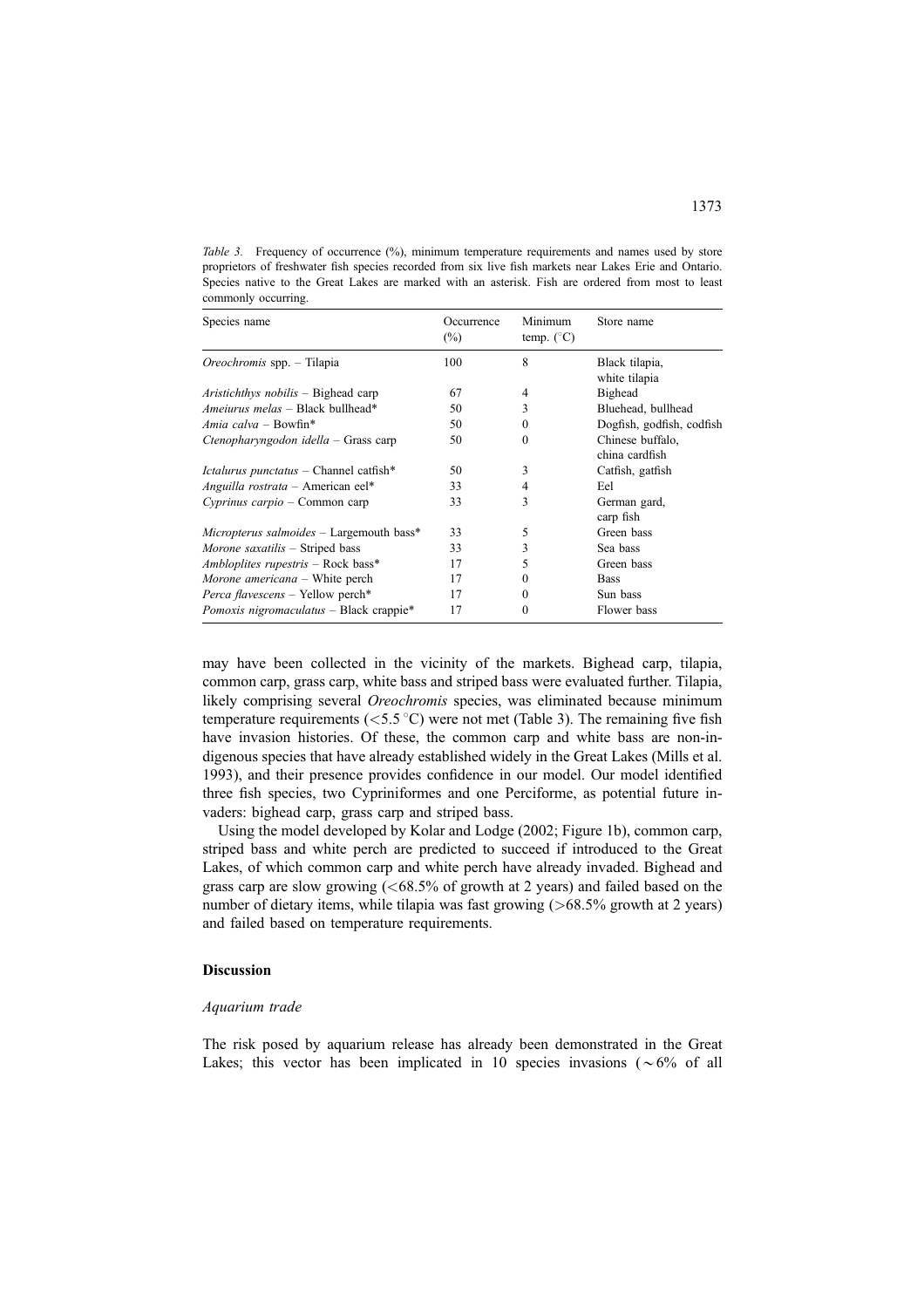documented invasions) in the basin (Mills et al. 1993). Another signal that this vector is active is the periodic capture of aquarium fishes such as pacu (Colossoma spp. and Piaractus spp.) and red-bellied piranha (Serrasalmus natterreri), which apparently cannot establish in the Great Lakes because of temperature constraints (Leach 2003).

We recorded 308 freshwater fish species from the 20 stores visited. By comparison, Ramsey (1985) recorded at least 582 fish species imported into the United States in October 1971, and proposed that thousands of fish species were utilized by the aquarium trade. A 1992 survey identified 730 imported fish species in the same industry (Chapman et al. 1997). However, Chapman (2000) noted that only 150 species in 30–35 families are in demand and account for the bulk of trading. We acknowledge, therefore, that the ornamental fish species recorded in our survey may not represent the full complement available in the Great Lakes region.

Goldfish were the most frequently occurring fish recorded in our survey, followed by bettas, guppies and neon tetras. Our results are similar to the most popular fish as measured from United States importation records used by Ramsey (1985) and Chapman et al. (1997). However, there is also variation between our measure of popularity and theirs. For example, goldfish, most popular in our survey, was ranked as 35th most popular by Ramsey (1985), while koi carp, fifth in our survey, are not listed by either author. One reason for this discrepancy may be the importance of aquaculture of ornamental fish within the United States, particularly Florida (Chapman 2000). Secondly, some variation may be due to the timing of sampling in the respective studies. Both Ramsey (1985) and Chapman et al. (1997) relied on importation records from a single month, October 1971 and October 1992, respectively. Cardinal tetra, for example, is collected seasonally in the wild, and survey timing could therefore under- or over-estimate overall volume (Chapman et al. 1997). One reason we may have underestimated popularity of some fish is due to many stores having a number of varieties of some species, for example, the platties, swordtails and mollies. Nevertheless, without obtaining sales records for each store, we believe our survey provides better estimates of species' popularities within the Great Lakes basin than prior importation records. Aside from popularity, an additional factor that may play a role in selection for release is the ability of a fish to grow to sizes too large to be confined in an aquarium or too territorial to be kept with other species, which might explain introductions of piranhas and pacus in the Great Lakes and neighboring regions.

Based on temperature tolerances, only nine of the 308 ornamental fish species could potentially survive winter temperatures in the Great Lakes. Most fishes sold in the aquarium trade are native to tropical regions of the world, and cannot tolerate temperatures below  $18 \degree C$  (Chapman 2000). Bluespotted sunfish, although believed by Werner (1972) to be an aquarium release into the Great Lakes, was not recorded in our survey. Mills et al. (1993) identified bait bucket release as an alternative vector for this species.

Our model predicted three fish species as potential invaders of the Great Lakes. Misgurnus anguillicaudatus (Oriental weatherfish) has established in the Shiawassee River system, Michigan, although its current range is highly restricted and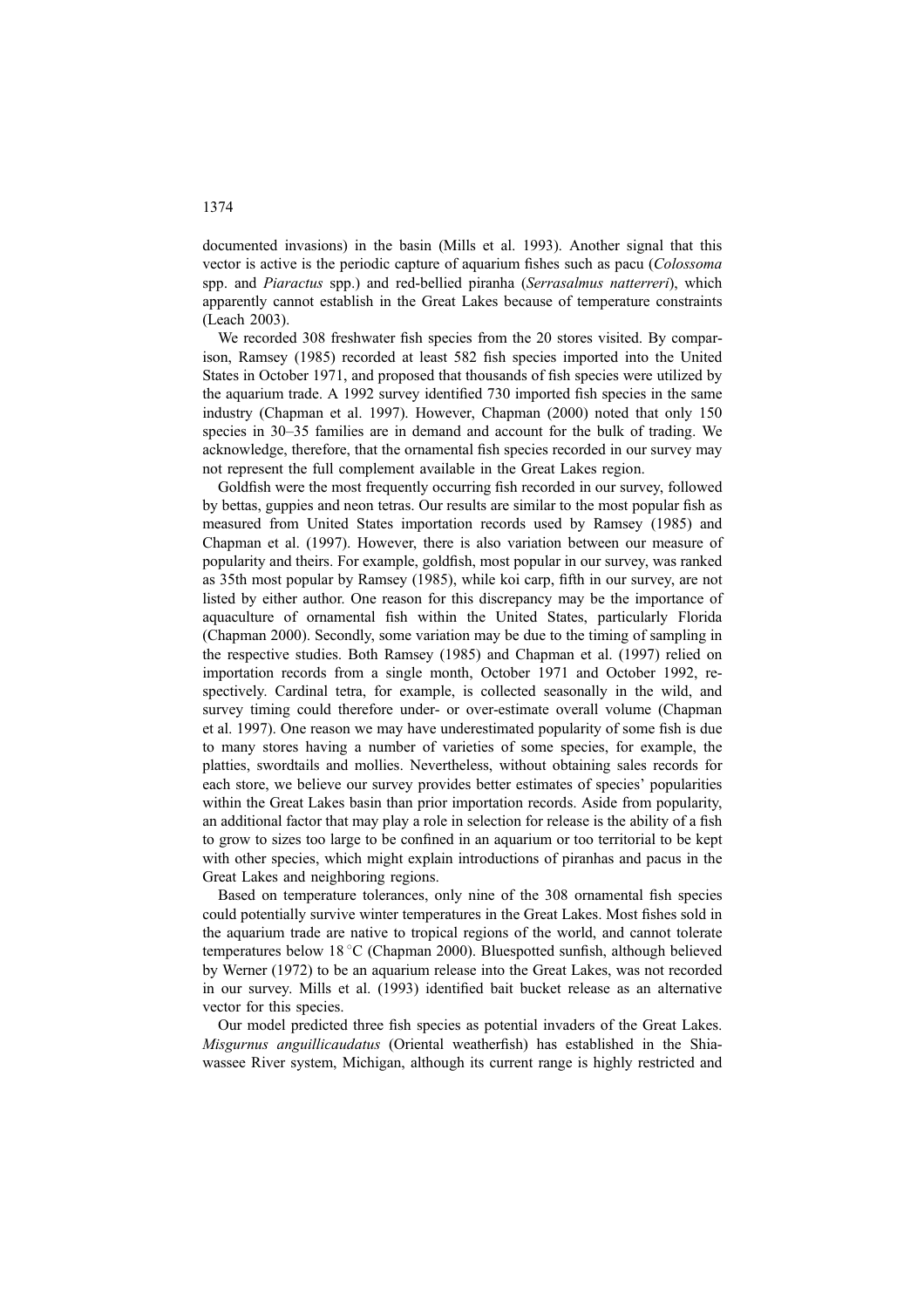it has not been reported from the Great Lakes proper (Schultz 1960; Mills et al. 1993). This species established after escape from an aquarium supply facility (Schultz 1960; Mills et al. 1993). Using thermal tolerance testing, Logan et al. (1996) documented that M. anguillicaudatus can survive at  $2^{\circ}$ C, and the Michigan population is able to survive ambient winter conditions (Schultz 1960). Although recorded from only 15% of the stores initially surveyed, two stores previously surveyed were later found to stock this fish. Based on our predictive model, this species could be spread well beyond its current distribution through aquarium introductions.

Misgurnus fossilis (weather loach) was present in 10% of the stores surveyed. This species survives at temperatures as low as  $4.3\textdegree C$  in Germany, and is able to undergo winter dormancy (Meyer and Hinrichs 2000). Non-indigenous populations have been established in Italy (Bianco and Ketmaier 2001), Spain and Croatia (FAO 1997). However, because this fish was not commonly sold in aquarium stores, we classify it as having a low chance of invading the Great Lakes.

Tanichthys albonubes (white cloud mountain minnow) was found in 85% of the stores visited, and has established non-indigenous populations in Colombia (Welcomme 1988) and Madagascar (Stiassny and Raminosoa 1994). Its preferred temperature range is between 18 and 22  $\degree$ C, although it can tolerate temperatures as low as  $5^{\circ}$ C (Froese and Pauly 2002). The popularity of this fish is apparently high, as it was the ninth most abundant fish imported into the United States in October 1971 (Ramsey 1985). Based on its ability to tolerate low temperatures, its invasion history, and high occurrence frequency, the probability of this fish invading the Great Lakes is high. However, this species has never been reported as either introduced or established into any North American waterbody (e.g., Fuller et al. 1999; Crossman and Cudmore 1999c), and successful introductions elsewhere have all occurred in tropical areas.

As with our model, Kolar and Lodge's (2002) model predicted goldfish, koi carp and oriental weatherfish as invaders. The remaining five species predicted by their model to be successful (clown loach, red tail botia, arrowana, giant snakehead and ghost catfish) have slow growth rates and hence passed down the left side of their predictive tree (see Figure 1b). Temperature requirements were therefore not considered using their model for these species, and none are likely to survive based on this factor. We propose that our derivation of Ricciardi and Rasmussen's (1998) model may have greater utility in identifying successful invaders from the aquarium industry.

Of the mollusks intentionally sold in the aquarium trade, Oriental mystery snail (Cipangopaludina chinensis) was the only species predicted to survive Great Lakes winter temperatures, and has been recorded as isolated populations in Lake Erie and the upper St. Lawrence River (Clarke 1981; Mills et al. 1993). Although this species was recorded from only one store, continued sale provides the potential for this species to spread more widely. The presence of additional taxa associated with macrophytes and substrates not intended for sale indicates that movement and introduction of many freshwater mollusks could also occur as contaminants in purchases of other taxa (e.g., macrophytes). Of the species we identified that were not in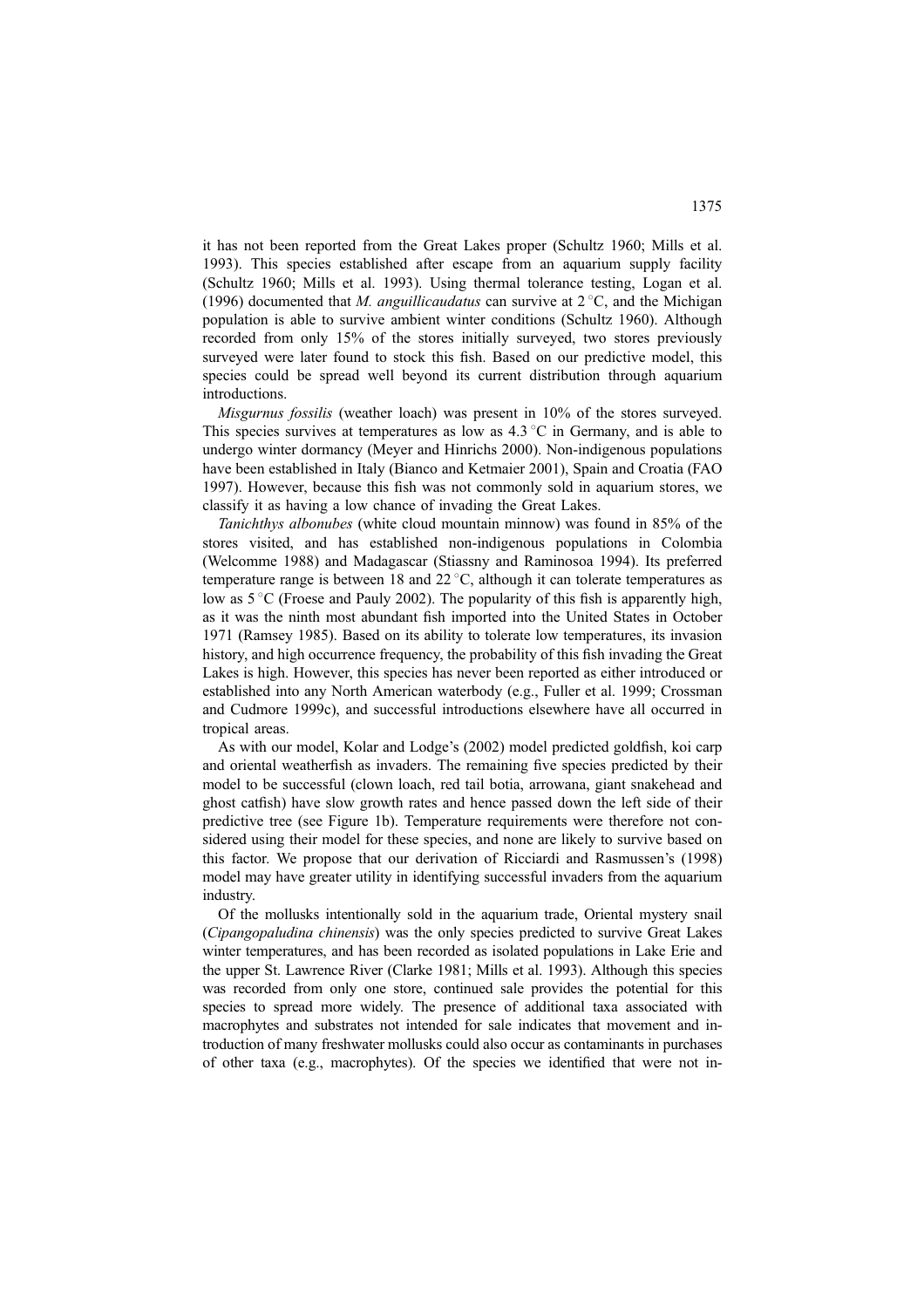tentionally sold, Melanoides tuberculata was predicted by MacIsaac (1999) to be a potential invader of Lake Erie. However, our model predicts that this species would fail establishment due to intolerance to cold temperatures (e.g., Duggan 2002).

Four macrophyte species were predicted as potential invaders of the Great Lakes from the aquarium trade. *Hygrophila polysperma* was present in 25% of the stores visited. This plant grows primarily rooted and submersed, and can also grow emersed in shallow water areas (Cuda and Sutton 2000). This species is native to India and Malaysia, and has established populations in Florida and Texas, with reported cases from Virginia (Langeland and Burks 1998; Benson et al. 2001). Although it prefers warm waters, it can apparently tolerate temperatures of  $4^{\circ}C$ (Kasselmann 1995). Myriophyllum aquaticum also was found in 25% of the stores surveyed. It is native to South America, and has been widely introduced in the United States via the aquarium and water garden trade (Les and Mehrhoff 1999; Benson et al. 2001). It is able to survive winter freezes in northern California (Les and Mehrhoff 1999). Egeria densa was found in 35% of the stores surveyed. Apparently introduced to North America as an aquarium escapee (Muenscher 1944), this species is established in states including Oregon, New York, Maryland and Connecticut (Les and Mehrhoff 1999), and is therefore likely capable of surviving in the Great Lakes. It over-winters vegetatively as short green shoots, which can survive at  $1^{\circ}$ C under 15 cm of ice (Catling and Wojtas 1986; Champion and Tanner 2000). Because each of these macrophytes can tolerate winter conditions in regions of the Great Lakes, and appear to be commonly sold in aquarium stores, we view them as representing a high invasion risk. One other plant appears to pose a lower invasion risk. Myriophyllum heterophyllum was present in 10% of the stores surveyed. It is native to the east coast of North America, as far north as Virginia. It is currently spreading through the New England states, where buds enable over-wintering (Les and Mehrhoff 1999).

There are two reasons to expect invasion threats from the aquarium industry to increase with time. Firstly, the pool of potential invaders is ever expanding as the industry searches for new, potentially popular species to market. Secondly, because most aquarium species are of tropical and subtropical origin, the probability of their establishment in the Great Lakes will increase with climatic warming. A series of invasions by a dozen warmwater fishes has already taken place in the basin over the past several decades and more are predicted to occur as thermal barriers are shifted (Mandrak 1989).

#### Live food markets

We recorded 14 freshwater species from live fish markets in Ontario and Québec, Canada. Common names provided on the tanks by proprietors rarely gave an indication of the true identity of species, as was also noted by Crossman and Cudmore (1999b); for example, for Pomoxis nigromaculatus, 'flower bass' is perhaps a more marketable name than the correct label 'black crappie'. Three species were predicted by our model to potentially invade the Great Lakes. Bighead carp (Aristichthys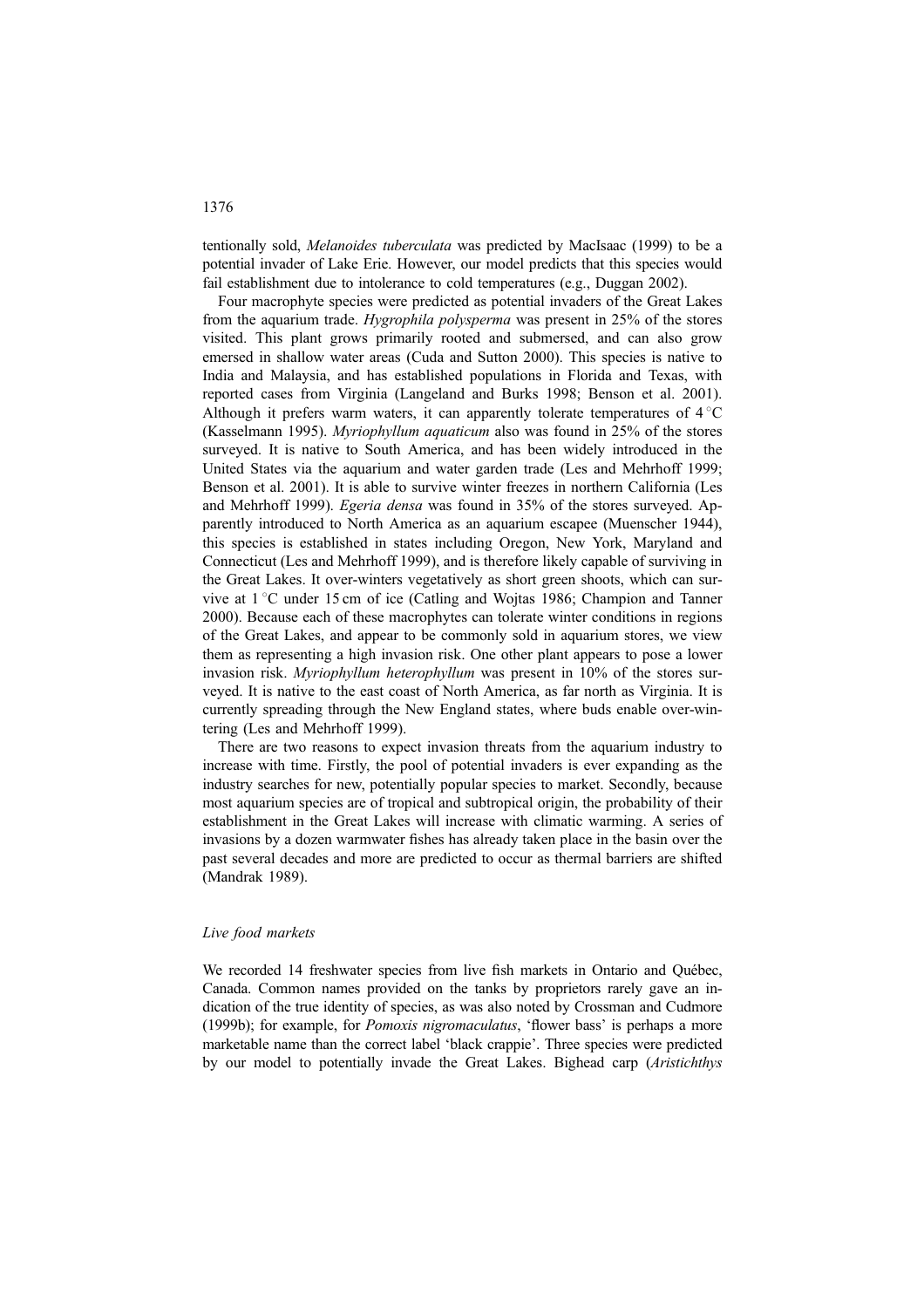nobilis) was recorded in four of the six stores surveyed. Based on wholesale records, Goodchild (1999a) estimated bighead carp comprised 52% of the weight of all freshwater fish in the live trade in Ontario. This species may survive at temperatures as low as  $4^{\circ}$ C, and has been introduced widely from southern and central China, particularly to Europe, for aquaculture (FAO 1997; Fuller et al. 1999). It has also been introduced into a number of American states and has escaped from fish farms to form reproducing populations in the Mississippi river basin (Fuller et al. 1999). From this drainage, bighead carp may potentially enter the Great Lakes through the Chicago Sanitary and Shipping Canal into Lake Michigan (Moy 2001; Taylor et al. 2003). An electrical fish barrier currently restricts passage of these fish into Lake Michigan, and further methods to restrict entry through this canal are being examined (e.g., sound and bubble barriers; Taylor et al. 2003). The sale of these fish in live fish markets around the Great Lakes provides additional opportunities for introduction to the basin. Individual, live bighead carp have been recovered on three separate occasions in western Lake Erie in recent years, hundreds of kilometers from the nearest wild populations in the Mississippi basin.

The grass carp (Ctenopharyngodon idella) was recorded in half of the stores visited, and Goodchild (1999a) estimated this species comprised 9% of the weight of all freshwater fish sold in the live trade in Ontario. This species is native to Eastern Asia (Fuller et al. 1999), and has been recorded from Lakes Michigan, Erie, Huron and St. Clair, although apparently is not yet established in these systems (Goodchild 1999b). A single individual was recovered at the mouth of the Don River, Lake Ontario, near Toronto, Ontario during an autumn 2003 electro-fishing assessment of fish communities. Additional records have been noted in almost every US state (Fuller et al. 1999). Grass carp can tolerate temperatures between 0 and 38  $^{\circ}$ C (Froese and Pauly 2002), and therefore poses an invasion risk.

Morone saxatilis (striped bass) was present in 33% of the stores surveyed. It is native to the Atlantic coast of North America and St. Lawrence River as far west as Montréal (Fuller et al. 1999). Non-indigenous occurrences have been reported from Lakes Huron, Erie and Ontario (Goodchild 1999b); however, successful establishment has apparently not yet occurred in the Great Lakes. This species has an invasion history in South Africa, western Europe and many areas of North America (Welcomme 1988; Fuller et al. 1999), and can tolerate temperatures as low as  $3^{\circ}$ C (Froese and Pauly 2002). However, based on wholesaler records, the species seems relatively unimportant in the Ontario live fish trade, comprising  $\langle 1\%$  of the weight of freshwater fish sold, although its importance is apparently increasing (Goodchild 1999b). It occurred in only a third of the markets we surveyed, and thus represents a lower risk of invasion.

Based on the live fish industry in Ontario, Goodchild (1999a) identified grass carp, bighead carp, black carp, striped bass, and tilapia as invasion threats. Based on our model, neither tilapia nor black carp pose an invasion risk from live fish markets, the former because of its thermal intolerance, the latter because of a lack of opportunity. Eventually black carp may invade the Great Lakes, because it has recently been found in an Illinois lake, far north of its former limit, although it is unlikely to become established elsewhere owing to the triploid (i.e., sterile) con-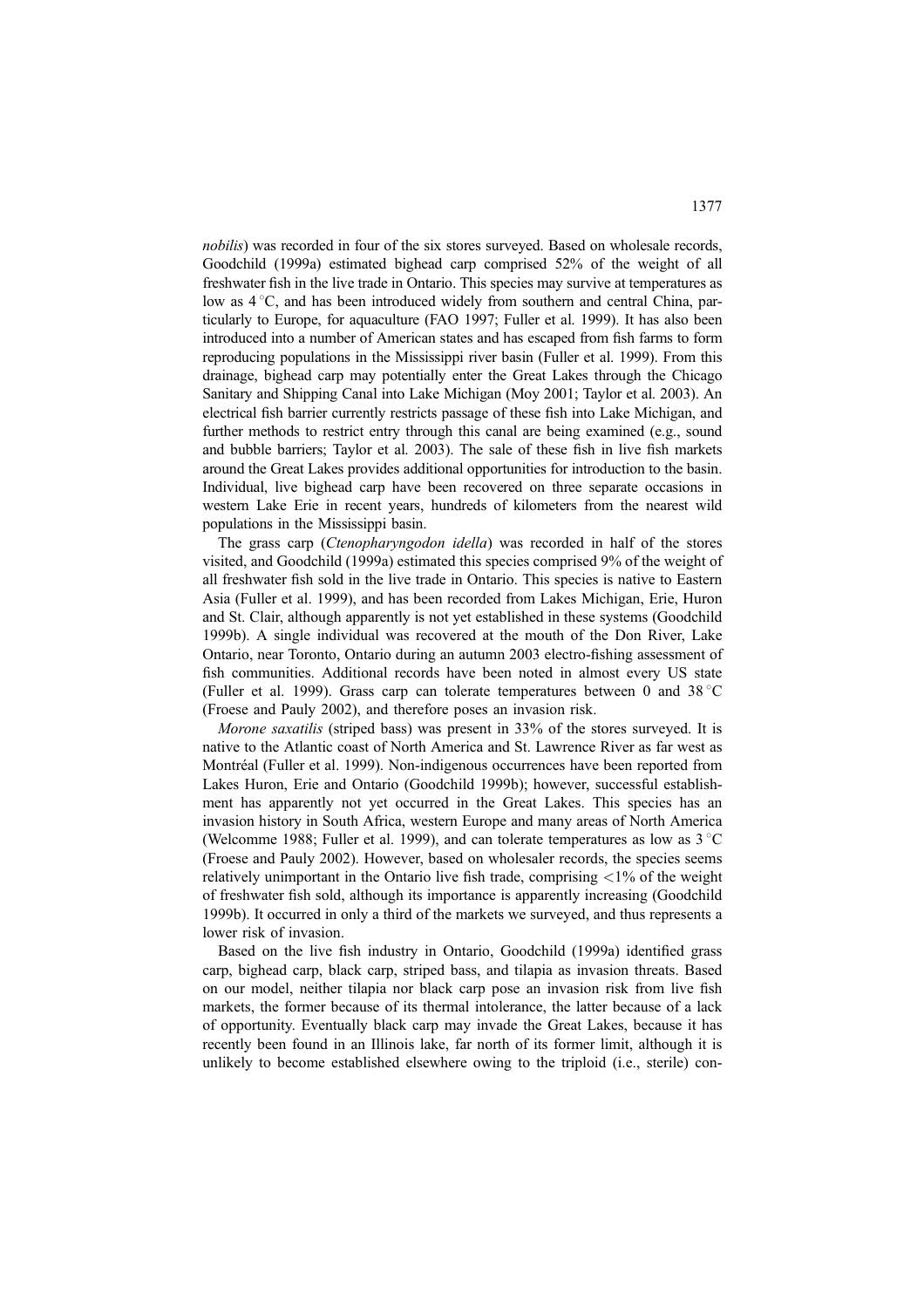Table 4. Potential aquarium species and live fish market species based on our model that pose a threat to the Great Lakes.

|                 | High probability of establishment                               | Low probability of establishment |
|-----------------|-----------------------------------------------------------------|----------------------------------|
| Aquarium fish   | Misgurnus anguillicaudatus<br>Tanichthys albonubes              | Misgurnus fossilis               |
| Aquarium plants | Hygrophila polysperma<br>Myriophyllum aquaticum<br>Egeria densa | Myriophyllum heterophyllum       |
| Live food fish  | Aristichthys nobilis<br>Ctenopharyngodon idella                 | Morone saxatilis                 |

stitution of the fish (Chick et al. 2003). Using the model developed by Kolar and Lodge (2002; Figure 1b), common carp, striped bass and white perch were predicted as potential invaders to the Great Lakes. Common carp and white perch have already established populations in the Great Lakes.

# **Conclusions**

In summary, our surveys demonstrate commercial trade of a variety of nonindigenous species that could survive in the Great Lakes (Table 4). Species of particular concern (oriental weatherfish, white cloud mountain minnow, dwarf hygrophila, parrot's feather, egeria, bighead carp, grass carp) have appropriate thermal tolerances, invasion histories, and opportunities for introduction – all of the essential components seemingly necessary to become established in the Great Lakes. The identification of these high-risk species indicates the need to address the issue of live fish markets and the aquarium industry, in addition to other vectors of invasion, in the Great Lakes and other aquatic ecosystems. We recommend the erection of trade restrictions regarding sale, importation or breeding of high-risk species in areas where these have potential for establishing populations.

# Acknowledgments

We thank A. Matos, V. Rixon, Y. Rixon, D. Gray, J. Muirhead, D. Roy, S. Bailey, R. Colautti, L. Jones, A. Jökela and C. van Overdijk for valuable assistance, comments and advice. We express our gratitude to the anonymous reviewers for improving the manuscript. We acknowledge financial support from NSERC (Canada) to A.R. and H.J.M.

# References

Baensch H.A. and Riehl R. 1996. Aquarium Atlas. Mergus Publishing, Germany.

Benson A.J., Fuller P.L. and Jacono C.C. 2001. Summary report of non-indigenous aquatic species in U.S. fish and wildlife Service region 4. U.S. Geological Survey Florida Caribbean Science Center, Florida.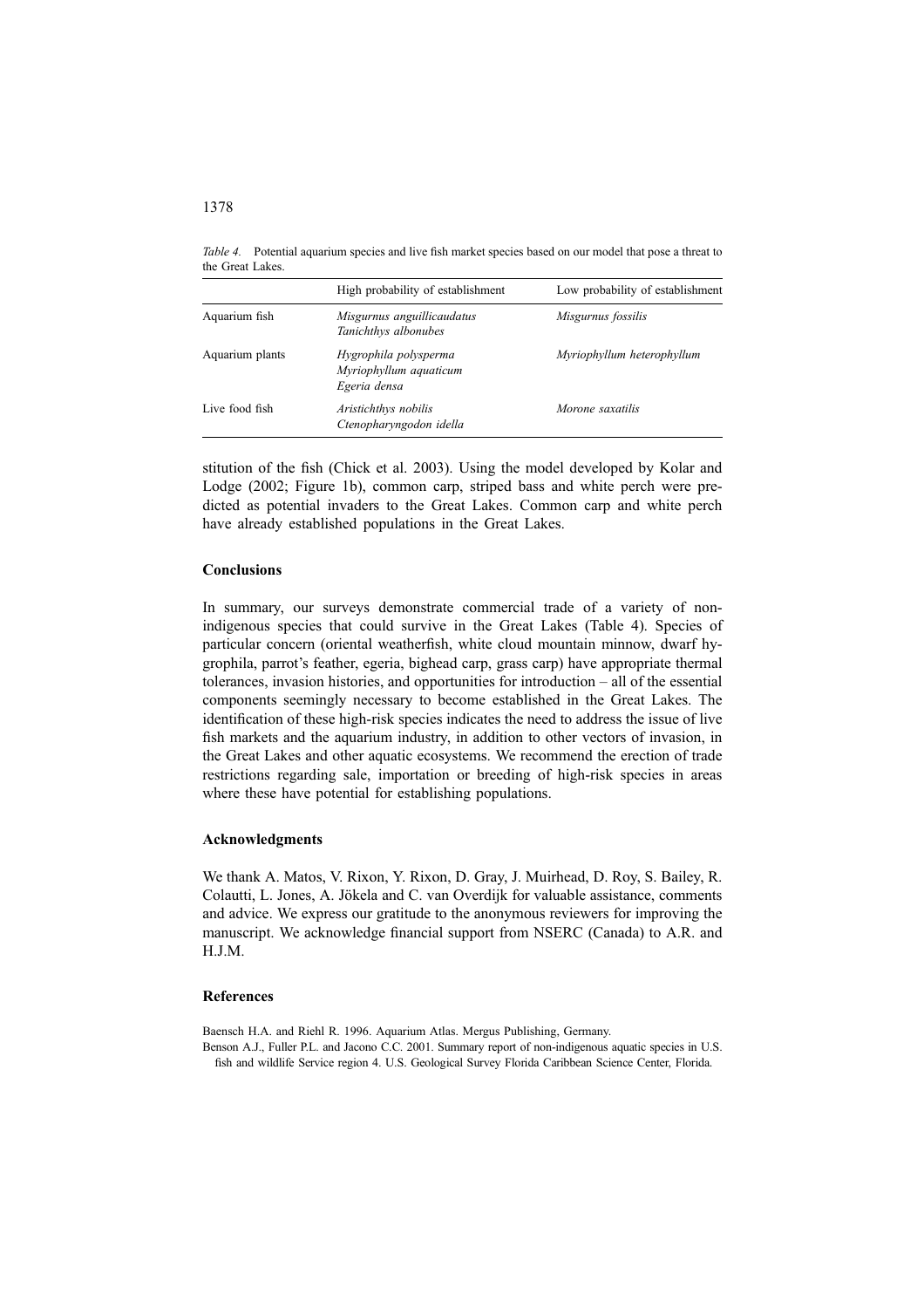- Bianco P.G. and Ketmaier V. 2001. Anthropogenic changes in the freshwater fish fauna of Italy, with reference to the central region and Barbus graellsii, a newly established alien species of Iberian origin. Journal of Fish Biology 59 (Suppl. A): 190–208.
- Catling P.M. and Wojtas W. 1986. The waterweeds (Elodea and Egeria, Hydrocharataceae) in Canada. Canadian Journal of Botany 64: 1525–1541.
- Champion P.D. and Tanner C.C. 2000. Seasonality of macrophytes and interaction with flow in a New Zealand lowland stream. Hydrobiologia 441: 1–12.
- Chapman F.A. 2000. Ornamental fish culture, freshwater. In: Stickney R.R. (ed) Encyclopedia of Aquaculture. John Wiley and Sons, New York, pp. 602–610.
- Chapman F.A., Fitz-Coy S., Thunberg E.M. and Adams C.M. 1997. United States of America trade in ornamental fish. Journal of the World Aquaculture Society 28: 1–10.
- Chick J.H., Maher R.J., Burr B.M. and Thomas M.R. 2003. First black carp captured in the U.S. Science 300: 1876.
- Clarke A.H. 1981. The Freshwater Molluscs of Canada. National Museum of Natural Sciences, Ottawa, Canada.
- Courtenay Jr. W.R. 1999. Aquariums and water gardens as vectors of introduction. In: Claudi R. and Leach J.H. (eds) Nonindigenous Freshwater Organisms: Vectors, Biology, and Impacts. Lewis Publishers, Boca Raton, Florida, pp. 127–128.
- Courtenay Jr. W.R. and Stauffer Jr. J.R. 1990. The introduced fish problem and the aquarium fish industry. Journal of the World Aquaculture Society 21: 145–159.
- Courtenay Jr. W.R. and Taylor J.N. 1986. Strategies for reducing risks from introductions of aquatic organisms: a philosophical perspective. Fisheries 11: 34–38.
- Crossman E.J. 1984. Introduction of exotic fishes into Canada. In: Courtenay Jr. W.R. and Stauffer Jr. J.R. (eds) Distribution, Biology, and Management of Exotic Fishes. Johns Hopkins University Press, Baltimore, Maryland, pp. 78–101.
- Crossman E.J. and Cudmore B.C. 1999a. Summary of North American fish introductions through the aquarium/horticulture trade. In: Claudi R. and Leach J.H. (eds) Nonindigenous Freshwater Organisms: Vectors, Biology, and Impacts. Lewis Publishers, Boca Raton, Florida, pp. 129–134.
- Crossman E.J. and Cudmore B.C. 1999b. Summary of North American introductions of fish through the aquaculture vector and related human activities. In: Claudi R. and Leach J.H. (eds) Nonindigenous Freshwater Organisms: Vectors, Biology, and Impacts. Lewis Publishers, Boca Raton, Florida, pp. 297– 304.
- Crossman E.J. and Cudmore B.C. 1999c. Summary of fishes intentionally introduced in North America. In: Claudi R. and Leach J.H. (eds) Nonindigenous Freshwater Organisms: Vectors, Biology, and Impacts. Lewis Publishers, Boca Raton, Florida, pp. 99–112.
- Cuda J.P. and Sutton D.L. 2000. Is the aquatic weed Hygrophila, Hygrophila polysperma (Polemoniales: Acanthaceae), a suitable target for classical biological control? In: Spencer N.R. (ed) Proceedings of the X International Symposium on Biological Control of Weeds. Montana State University, Bozeman, Montana, pp. 337–348.
- Duggan I.C. 2002. First record of a wild population of the tropical snail Melanoides tuberculata in New Zealand natural waters. New Zealand Journal of Marine and Freshwater Research 36: 825–829.
- FAO 1997. FAO Database on Introduced Aquatic Species, FAO, Rome, Italy.
- Froese R. and Pauly D. (eds) 2002. FishBase. World Wide Web electronic publication. www.fishbase.org. Fuller P.L., Nico L.G. and Williams J.D. 1999. Non-indigenous Fishes Introduced into Inland Waters of the United States. American Fisheries Society, Special Publication 27, Bethesda, Maryland.
- Goodchild C.D. 1999a. A Risk Analysis of the Live Food Fish Industry in Ontario. Ontario Ministry of Natural Resources.
- Goodchild C.D. 1999b. Non-indigenous Freshwater Fish Utilized in the Live Food Fish Industry in Ontario: A Summary of Information. Ontario Ministry of Natural Resources.
- Groves R.H. and Burdon J.J. (eds) 1986. Ecology of Biological Invasions. Cambridge University Press, Cambridge, UK.
- Hiscock P. 2003. Encyclopedia of Aquarium Plants. Barron's Educational Series Inc., New York.
- Jenkins P.T. 1996. Free trade and exotic species introductions. Conservation Biology 10: 300–302.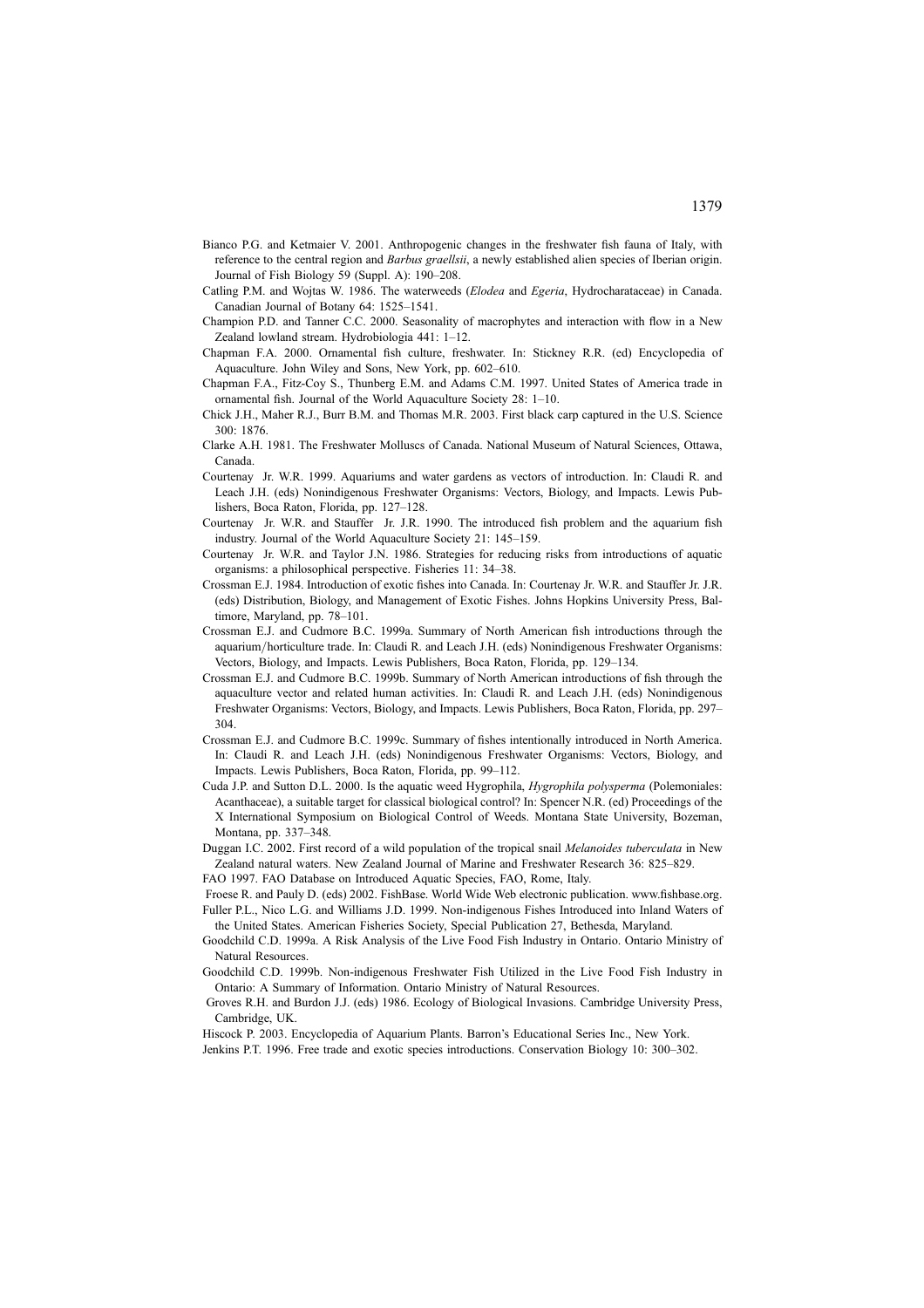Kasselmann C. 1995. Aquarienpflanzen. Egen Ulmer GMBH and Co., Stuttgart, Germany.

- Kesminas V., Virbickas T. and Klimas R. 1994. Estimation of fish production in the polluted Musa River, Lithuania. Aqua Fennica 24: 21–27.
- Kolar C.S. and Lodge D.M. 2002. Ecological predictions and risk assessment for alien fishes in North America. Science 298: 1233–1236.
- Langeland K.A. and Burks K.C. 1998. Identification and biology of non-native plants in Florida's natural areas, IFAS Publication SP 257. University of Florida, Gainesville, Florida.
- Leach J.H. 2003. Unusual invaders of Lake Erie. Point Pelee Natural History News 3: 1–5.
- Les D.H. and Mehrhoff L.J. 1999. Introduction of non-indigenous aquatic vascular plants in southern New England: a historical perspective. Biological Invasions 1: 281–300.
- Logan D.J., Bibles E.L. and Markle D.F. 1996. Recent collections of exotic aquarium fishes in the freshwaters of Oregon and thermal tolerance of oriental weatherfish and pirapatinga. California Fish and Game 82: 66–80.
- MacIsaac H.J. 1999. Biological invasion in Lake Erie: past, present and future. In: Munawar M., Edsall T. and Munawar I.F. (eds) State of Lake Erie – Past, Present and Future. Backhuys Publishers, Leiden, The Netherlands, pp. 305–322.
- MacIsaac H.J., Grigorovich I.A. and Ricciardi A. 2001. Reassessment of species invasions concepts: the Great Lakes basin as a model. Biological Invasions 3: 405–416.
- Mackie G.L. 1999. Mollusk introductions through aquarium trade. In: Claudi R. and Leach J.H. (eds) Nonindigenous Freshwater Organisms: Vectors, Biology, and Impacts. Lewis Publishers, Boca Raton, Florida, pp. 135–150.
- Mandrak N.E. 1989. Potential invasion of the Great Lakes by fish species associated with climatic warming. Journal of Great Lakes Research 15: 306–316.
- McCosker J.E. 1989. Freshwater eels (family Anguillidae) in California: current conditions and future scenarios. California Fish and Game 75: 4–10.
- Meyer L. and Hinrichs D. 2000. Microhabitat preferences and movements of the weatherfish, Misgurnus fossilis, in a drainage channel. Environmental Biology of Fishes 58: 297–306.
- Mills D. 1993. Aquarium Fish. Dorling Kindersley Limited, London.
- Mills E.J., Leach J.H., Carlton J.T. and Secor C.L. 1993. Exotic species in the Great Lakes: a history of biotic crises and anthropogenic introductions. Journal of Great Lakes Research 19: 1–54.
- Moy P. 2001. Chicago sanitary ship canal. Wisconsin Natural Resources Magazine. June 2001.
- Muenscher W.C. 1944. Aquatic Plants of the United States. Comstock, Ithaca, New York.
- Myers J.H., Simberloff D., Kuris A.M. and Carey J.R. 2000. Eradication revisited: dealing with exotic species. Trends in Ecology and Evolution 15: 316–320.
- Page L.M. and Burr B.M. 1991. Freshwater Fishes: North America to North of Mexico. Houghton Mifflin Company, Boston, Massachusetts.
- Ramsey J.S. 1985. Sampling aquarium fishes imported by the United States. Journal of the Alabama Academy of Science 56: 220–245.
- Reichard S.H. and Hamilton C.W. 1997. Predicting invasions of woody plants introduced into North America. Conservation Biology 11: 193–203.
- Ricciardi A. and MacIsaac H.J. 2000. Recent mass invasion of the North American Great Lakes by Ponto-Caspian species. Trends in Ecology and Evolution 15: 62–65.
- Ricciardi A. and Rasmussen J.B. 1998. Predicting the identity and impact of future biological invaders: a priority for aquatic resource management. Canadian Journal of Fisheries and Aquatic Sciences 55: 1759–1765.
- Rouget M. and Richardson D.M. 2003. Inferring process from pattern in plant invasions: a semi mechanistic model incorporating propagule pressure and environmental factors. American Naturalist 162: 713–724.
- Schultz E.E. 1960. Establishment and early dispersal of a loach, Misgurnus anguillicaudatus (Cantor), in Michigan. Transactions of the American Fisheries Society 89: 376–377.
- Severinghaus L.L. and Chi L. 1999. Prayer animal release in Taiwan. Biological Conservation 89: 301–304.